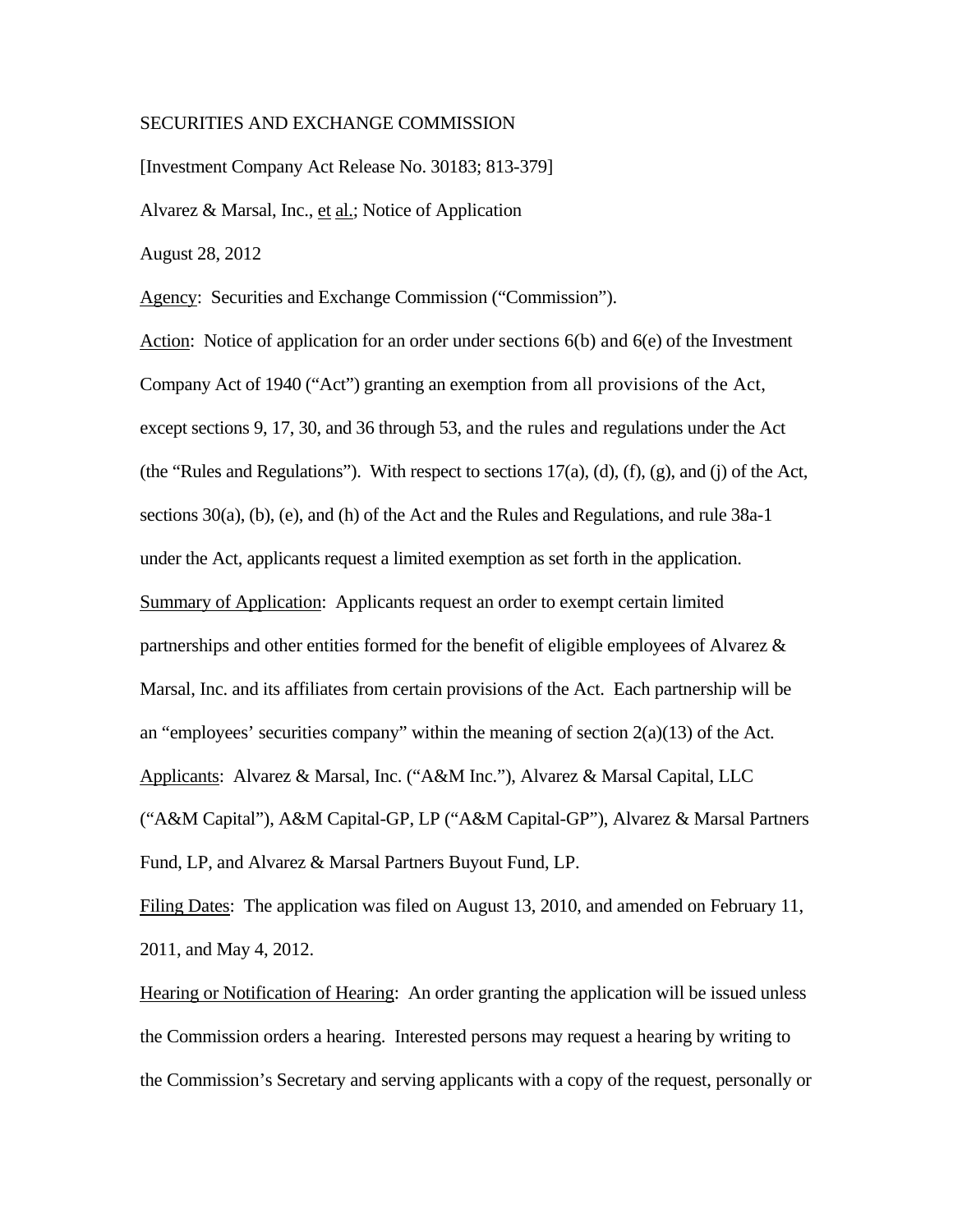by mail. Hearing requests should be received by the Commission by 5:30 p.m. on September 24, 2012, and should be accompanied by proof of service on applicants, in the form of an affidavit or, for lawyers, a certificate of service. Hearing requests should state the nature of the writer's interest, the reason for the request, and the issues contested. Persons who wish to be notified of a hearing may request notification by writing to the Commission's Secretary.

Addresses: Elizabeth M. Murphy, Secretary, U.S. Securities and Exchange Commission, 100 F Street, NE, Washington, DC 20549-1090; Applicants: Alvarez & Marsal, Inc., 600 Lexington Avenue,  $6<sup>th</sup>$  Floor, New York, NY 10022.

For Further Information Contact: Deepak T. Pai, Senior Counsel, at (202) 551-6876, or Mary Kay Frech, Branch Chief, at (202) 551-6821 (Division of Investment Management, Office of Investment Company Regulation).

Supplementary Information: The following is a summary of the application. The complete application may be obtained via the Commission's website by searching for the file number, or an applicant using the Company name box, at

http://www.sec.gov/search/search.htm or by calling (202) 551-8090.

## Applicants' Representations:

1. A&M Inc. is a New York corporation that is privately held and controlled by Antonio C. Alvarez II and Bryan P. Marsal. A&M Inc. and its "affiliates," as defined in rule 12b-2 under the Securities Exchange Act of 1934 (the "Exchange Act"), other than Third Party Funds (as defined below), are referred to collectively as the "A&M Group" and individually as an "A&M Group entity." The A&M Group is one of the world's leading global professional services firms, providing, as its principal business, comprehensive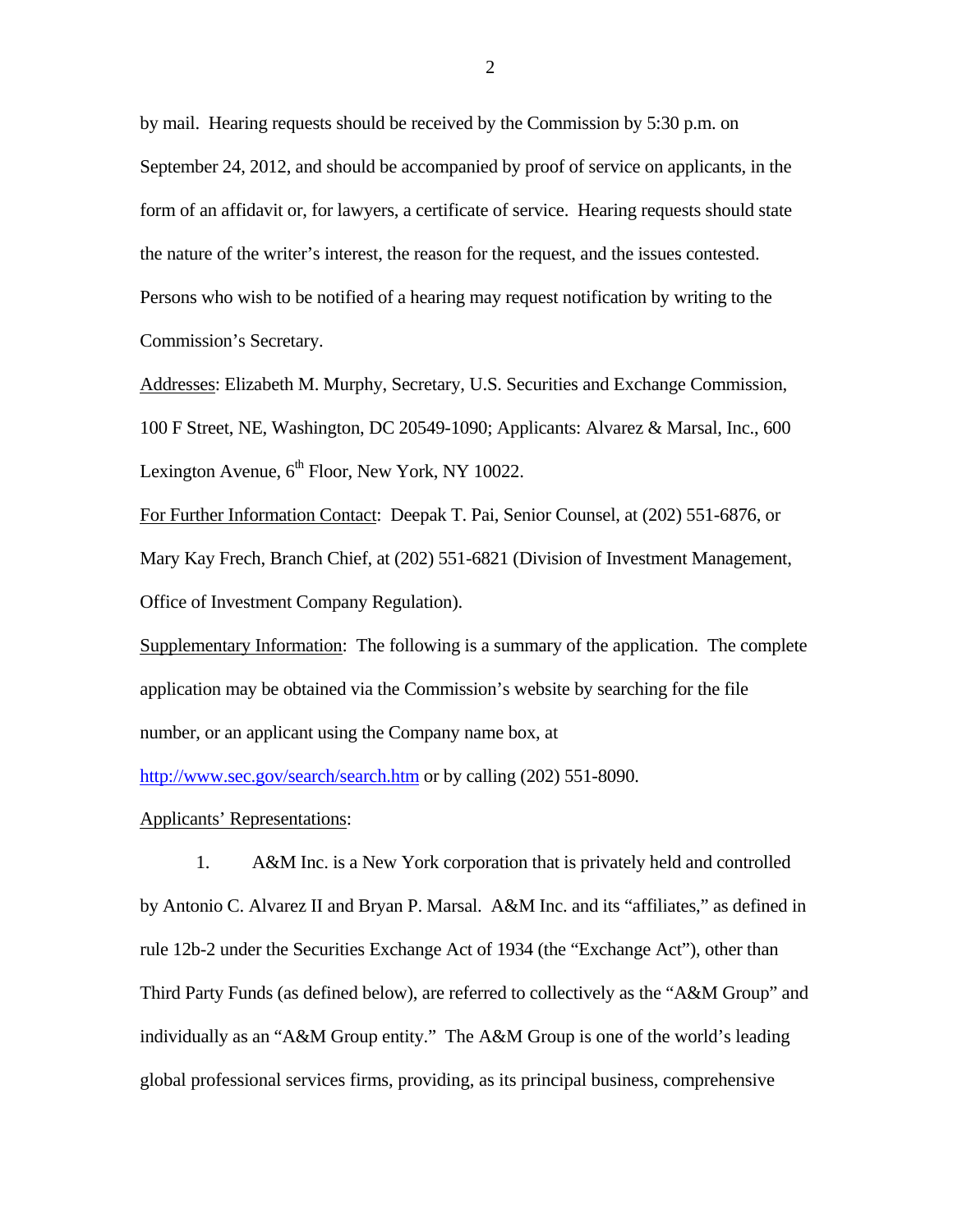performance improvement, turnaround management, and business advisory services to clients ranging from global enterprises to middle market companies that are publicly held or privately owned.

2. Alvarez & Marsal Partners Fund, LP and Alvarez & Marsal Partners Buyout Fund, LP are each a Delaware limited partnership (together, the "Initial Funds"). A&M Capital and A&M Capital-GP, each a Delaware limited liability company, and A&M Inc. organized the Initial Funds, and may in the future organize limited partnerships, limited liability companies, business trusts or other entities (each an "Other Fund," and together with the Initial Funds, the "Funds").

 diversified, closed-end management company within the meaning of the Act. The A&M 3. The Funds will be established primarily for the benefit of key Professionals (as defined below) of the A&M Group, as part of a program designed to create capital building opportunities that are competitive with those at other global professional services firms and to facilitate the A&M Group's recruitment and retention of high caliber Professionals. These programs may be structured as different Funds, or as separate series within the same Fund. Each Fund will be an "employees' securities company" within the meaning of section  $2(a)(13)$  of the Act. Each of the Funds will operate as a non-Group will control the Funds within the meaning of section  $2(a)(9)$  of the Act.

 A&M Capital and A&M Capital-GP will serve as the Managers of the Initial Funds. The Manager will manage, operate and control each of the Funds. The Manager will be 4. Each Fund will have a manager that is an A&M Group entity ("Manager"). authorized to delegate to an A&M Group entity or to a committee of A&M Group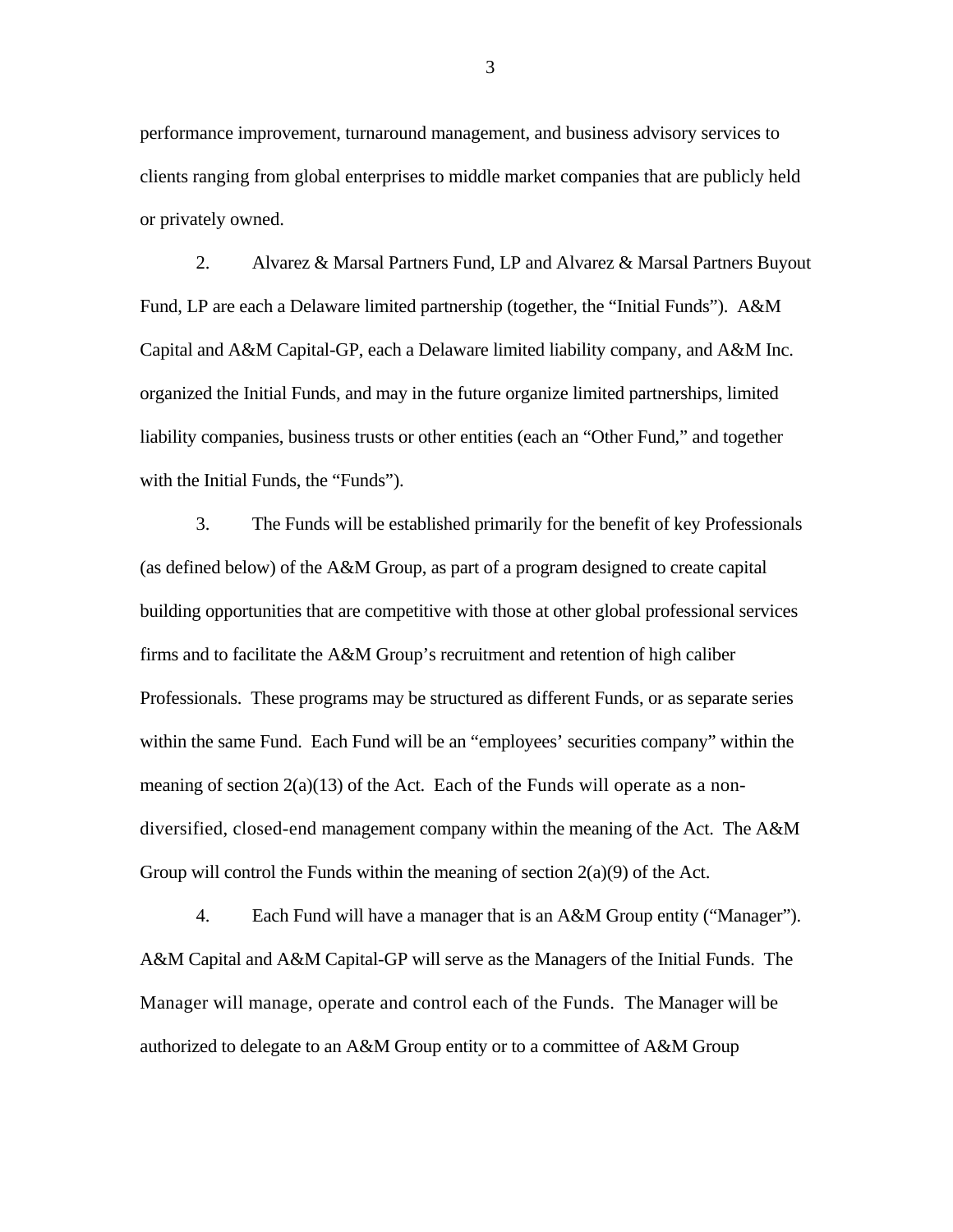control of each Fund remain with the Manager. The Manager will delegate management employees such management responsibility provided that the ultimate responsibility for and responsibility only to entities that control, are controlled by, or are under common control with A&M Inc. The Manager or the A&M Group entity acting as the investment adviser to a Fund will register as an investment adviser under the Investment Advisers Act of 1940 (the "Advisers Act") if required under applicable law. Applicants represent and concede that the Manager in managing a Fund is an "investment adviser" within the meaning of sections 9 and 36 of the Act and is subject to those sections.

5. A Fund may pay a management or an administrative fee to its Manager or an A&M Group entity. The Manager, the A&M Group, or any employees of the Manager or the A&M Group may be entitled to receive compensation or a performancebased fee (a "carried interest")<sup>1</sup> based on the gains and losses of the investment program or of the Fund's investment portfolio.

 reliance on section 4(2) of the Securities Act of 1933 (the "Securities Act") or Regulation Employees and Eligible Consultants, each as defined below. Prior to offering an Interest 6. Interests in the Funds ("Interests") will be offered without registration in D or Regulation S under the Securities Act, and will be sold only to the A&M Group, Eligible Employees and Eligible Consultants, and certain related persons of Eligible to a natural person, the Manager must reasonably believe that the natural person is a sophisticated investor capable of understanding and evaluating the risks of participating

 $\overline{a}$ 

 Manager that is registered as an investment adviser under the Advisers Act may charge a carried interest registered under the Advisers Act will be structured to comply with section 205(b)(3) of the Advisers Act as  $<sup>1</sup>A$  "carried interest" is an allocation to the Manager based on the net gains of an investment program. A</sup> only if permitted by rule 205-3 under the Advisers Act. Any carried interest paid to a Manager that is not if a Fund were a business development company as defined in the Advisers Act.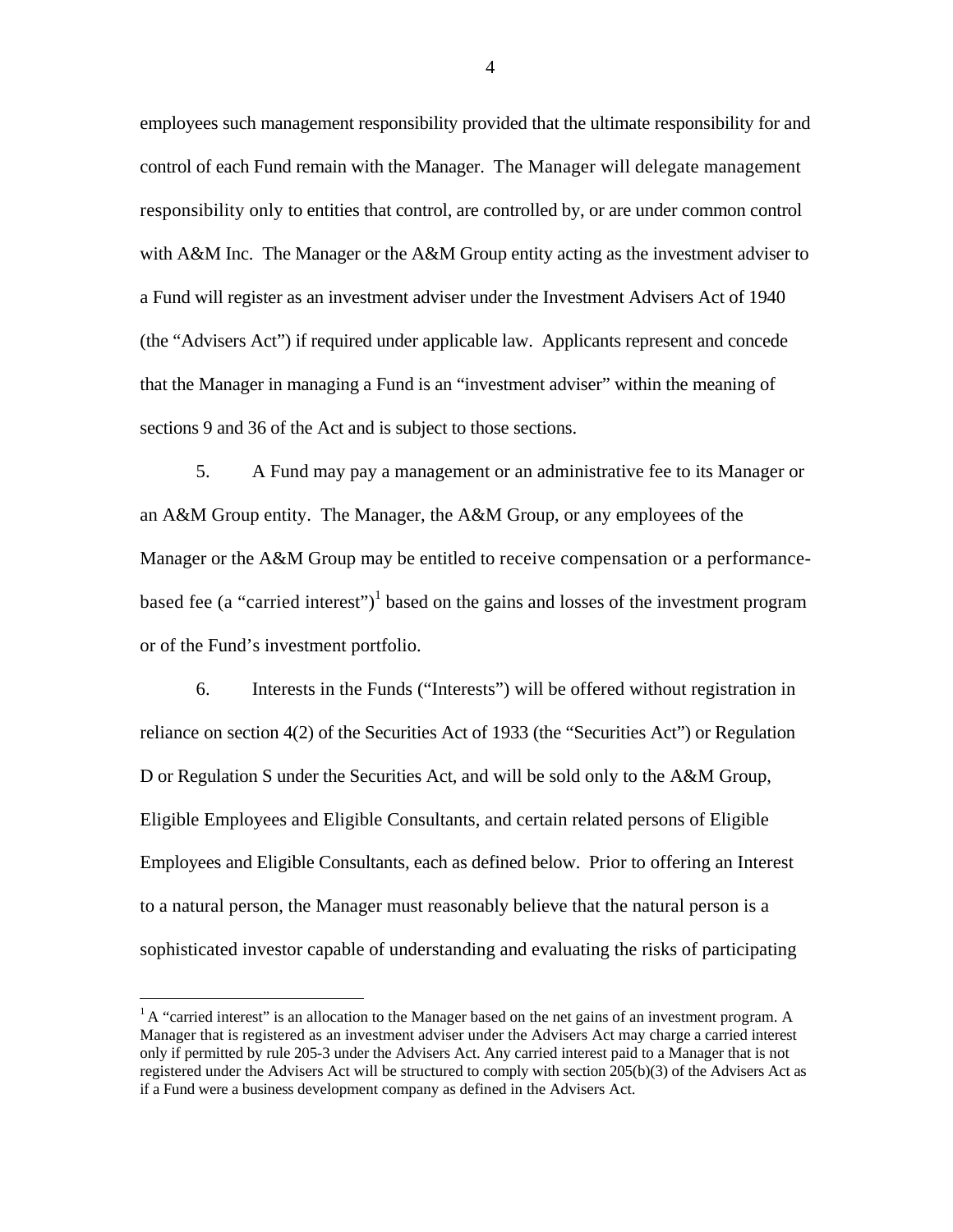in the Fund without the benefit of regulatory safeguards. Investment in the Funds will be voluntary.

who are either (i) "knowledgeable employees," as defined in rule 3c-5(a)(4) under for purposes of the rule) or (ii) individuals who (1) have a graduate degree in business, 7. Only those Professionals of the A&M Group who qualify as "Eligible Employees" will be able to participate in the Funds. In order to qualify as an "Eligible Employee," an individual must (a) be a principal, partner (or equivalent), officer, director<sup>2</sup> or current or former employee (provided that such former employee was a current employee at the time of investment) of an A&M Group entity (each, a "Professional") and (b) meet the standards of an "accredited investor" as defined in rule  $501(a)(5)$  or  $501(a)(6)$  of Regulation D or be one of a maximum of 35 individuals the Act of the Fund (with the Fund treated as though it were a "covered company" law or accounting, (2) have a minimum of three years of consulting, investment management, investment banking, financial services, legal or similar business experience, and (3) will have had reportable income from all sources (including any profit shares or bonus) of \$100,000 in each of the two most recent years immediately preceding such individual's admission as a partner or member of a Fund ("Member") and will have a reasonable expectation of income from all sources of at least \$140,000 in each year in which such individual invests in a Fund (such individuals, "Non-Accredited

<u>.</u>

<sup>2</sup> Certain entities of the A&M Group are structured as partnerships or LLCs. The principals and partners (or equivalent) of these entities are owners of the entities rather than employees. However, such principals and partners perform identical functions to those of an employee and therefore are treated as employees for purposes of section 2(a)(13) of the Act. In order to qualify as an Eligible Employee, any current or former officer or director must be an employee or former employee (or person on retainer) within the meaning of section  $2(a)(13)$  of the Act.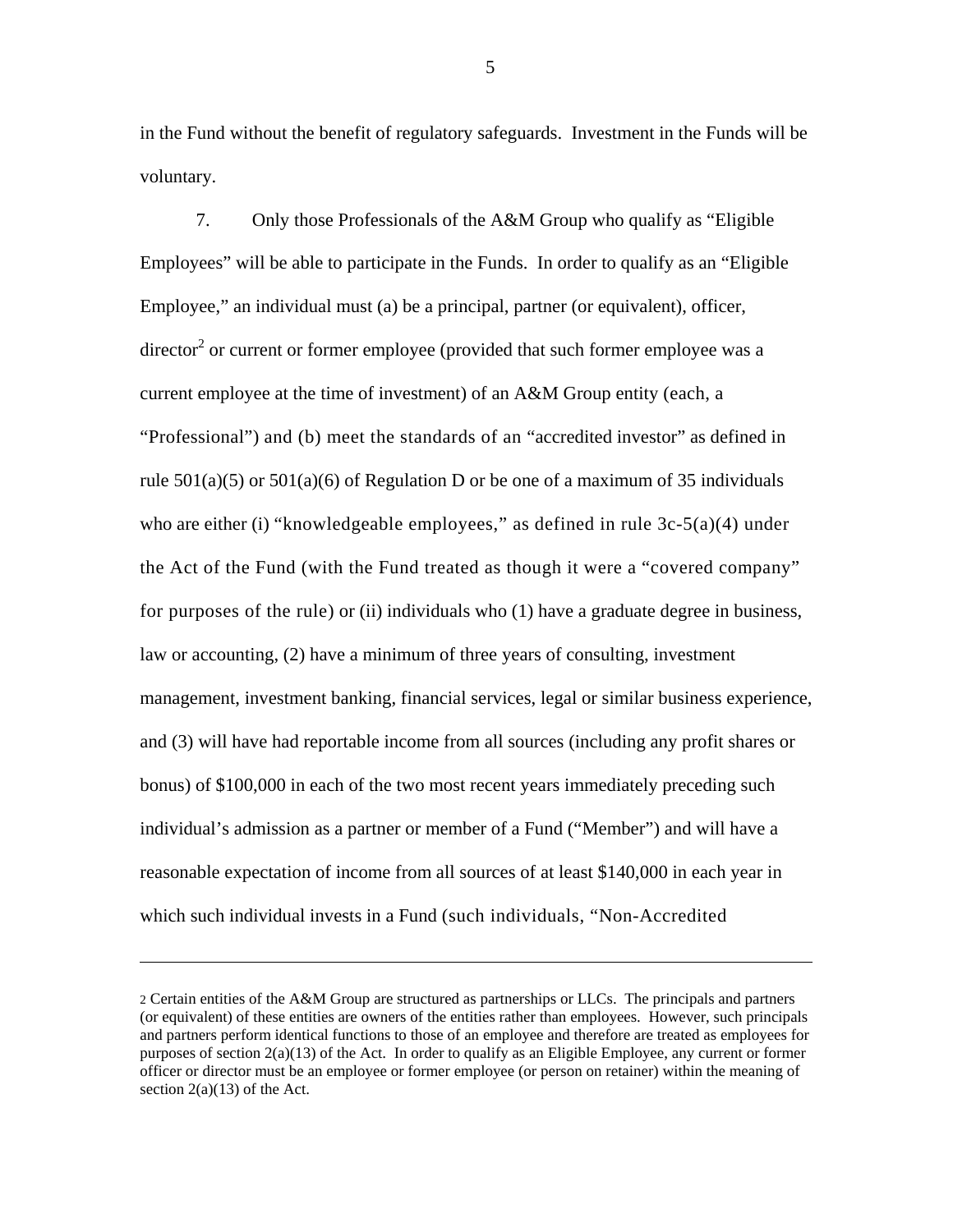Investors"). Any Fund offering will be limited to no more than 35 Non-Accredited Investors. In addition, an Eligible Employee in category (ii) above must meet the requirements set forth in rule 506(b) of Regulation D and will not be permitted to invest in any year more than 10% of his or her income from all sources for the immediately preceding year in the aggregate in the Fund and in all other Funds in which that Eligible Employee has previously invested. It is anticipated that, in the discretion of the Manager, Eligible Consultants (as defined below) of the A&M Group may be offered the opportunity to participate in the Funds. $3$ 

8. In the discretion of the Manager of a Fund and at the request of an Eligible Employee or Eligible Consultant, Interests may be assigned by such Eligible Employee or Eligible Consultant, or sold directly by the Fund, to a Qualified Entity or Eligible Family Member (each as defined below and, collectively, "Qualified Participants") of such Eligible Employee or Eligible Consultant. A "Qualified Entity" is (a) a trust of which the trustee, grantor and/or beneficiary is an Eligible Employee or Eligible Consultant, (b) a partnership, limited liability company, corporation or other entity controlled by an Eligible Employee or Eligible Consultant, or (c) an individual retirement account, trust, or other entity established solely for the benefit of an Eligible Employee, Eligible Consultant, or Eligible Family Members. An "Eligible Family Member" is a parent, sibling, spouse, child, spouse of a child, or grandchild of an Eligible Employee or Eligible Consultant (including step and adoptive relationships). If an

 $\overline{a}$ 

 $3$ In order to participate in the Funds, consultants will be required to be natural persons or entities who (a) an A&M Group entity has engaged on retainer at the time of investment to provide services and professional expertise on an ongoing basis as regular consultants or business or legal advisors to such A&M Group entity and (b) are sophisticated investors who qualify as an "accredited investor" under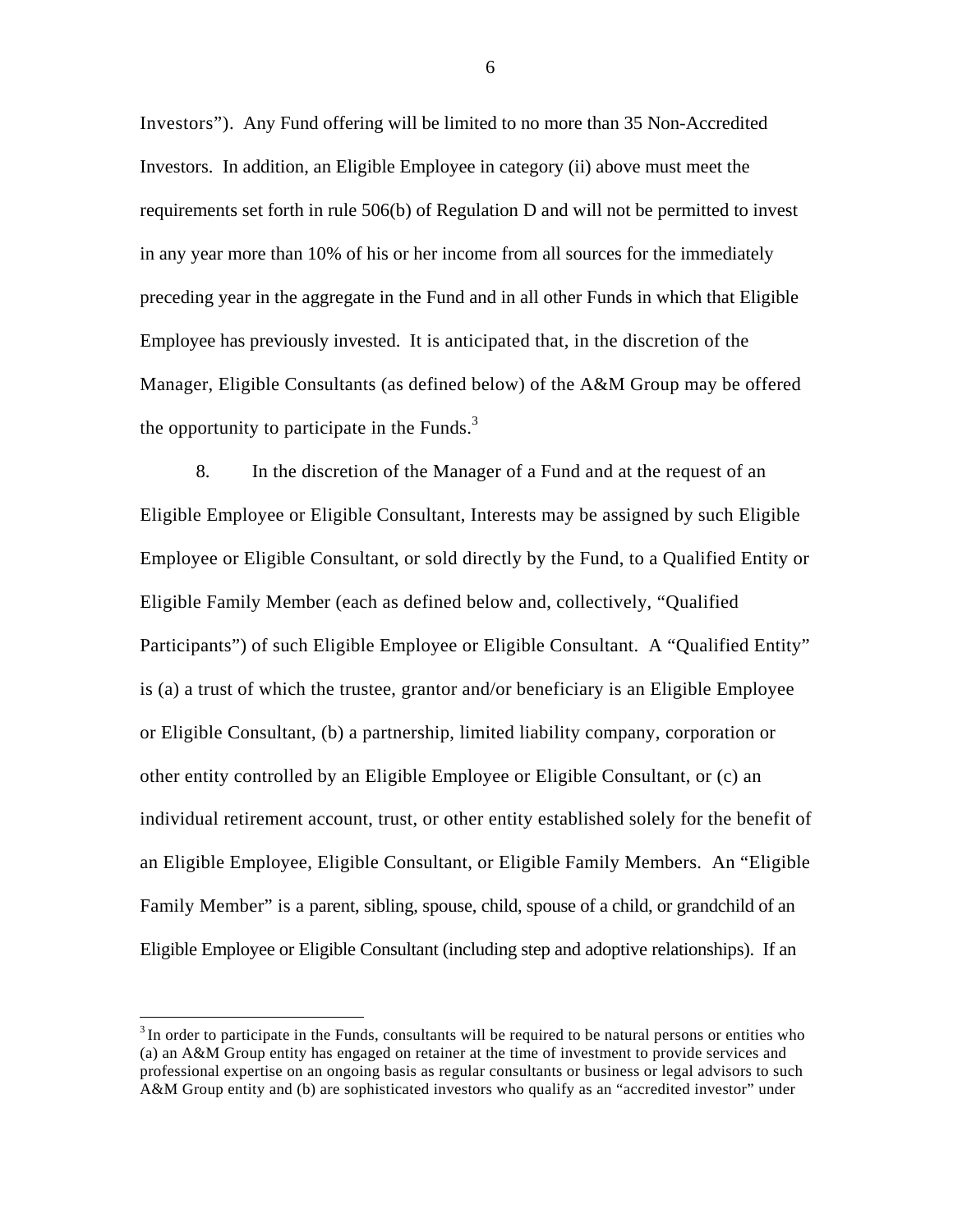principal investment decision-maker with respect to the investment vehicle.<sup>5</sup> Eligible Family Member is purchasing an Interest, such Eligible Family Member must come within one of the categories of an "accredited investor" under rule 501(a) of Regulation D. An Eligible Employee, Eligible Consultant or Eligible Family Member may purchase an Interest through a Qualified Entity only if either (a) the investment vehicle is an "accredited investor" as defined in rule  $501(a)$  of Regulation D or (b) the Eligible Employee, Eligible Consultant, or Eligible Family Member is the settlor<sup>4</sup> and Qualified Entities that are not accredited investors will be included toward the limit of 35 Non-Accredited Investors discussed above.

 their Qualified Participants will be furnished with a private placement memorandum or other offering document, including a copy of the operating agreement or other accountants as soon as practicable after the end of the fiscal year of each of the Funds.<sup>6</sup> 9. The terms of a Fund will be fully disclosed to each Eligible Employee and Eligible Consultant, and, if applicable, to a Qualified Participant, at the time they are invited to participate in the Fund. Each Eligible Employee and Eligible Consultant and organizational documents (the "Operating Agreement") for the relevant Fund. The Funds will send the Members annual financial statements audited by independent public

 $\overline{a}$ 

rule  $501(a)(5)$  or  $501(a)(6)$ , if the consultants are natural persons, or if entities, meet the standards of an "accredited investor" under rule 501(a) of Regulation D ("Eligible Consultants").<br><sup>4</sup> If such investment vehicle is an entity other than a trust, the term "settlor" means a person who created such vehicle, alone or together with others, and contributed funds to such vehicle.

 ${}^{5}$ If an Eligible Consultant is an entity (such as a law firm or consulting firm), and the Eligible Consultant proposes to invest in the Fund through a Qualified Entity, the individual participants in such partnership, corporation or other entity will be limited to senior level employees, members or partners of the Eligible Consultant who are responsible for the activities of the Eligible Consultant and will be required to qualify as "accredited investors" under rule 501(a) of Regulation D.

 $\frac{1}{2}$  "Audit" will have the meaning defined in rule 1-02(d) of Regulation S-X.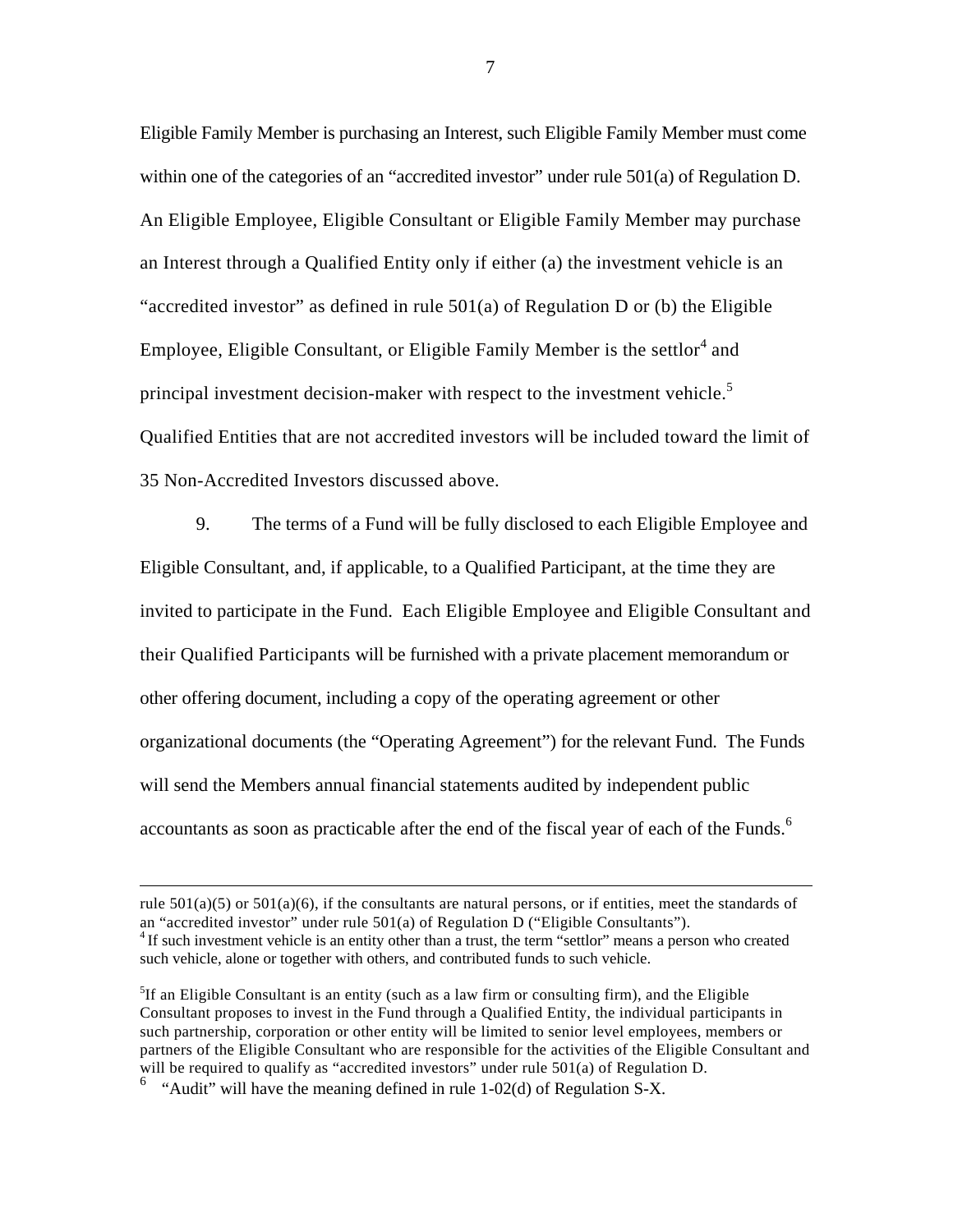The Manager of each Fund, within 120 days after the end of the fiscal year of such Fund, or as soon as practicable thereafter, will send a report to each person who was a Member of such Fund at any time during the fiscal year then ended, setting forth such tax information as shall be necessary for the preparation by the Member of his, her or its federal and state income tax returns and a report of the investment activities of such Fund during that year.

 Qualified Participant or an A&M Group entity. The Interests in the Funds will be sold 10. Interests in each Fund will be non-transferable except with the prior written consent of the Manager, and, in any event, no person or entity will be admitted into a Fund as a Member unless such person or entity is an Eligible Employee, Eligible Consultant, a without a sales load.

11. If an Eligible Employee's or Eligible Consultant's relationship with the A&M Group terminates for any reason, including death, disability, termination, retirement, or withdrawal, his/her Interest may be subject to repurchase, reallocation, redemption, mandatory transfer, or cancellation. In the case of Interests held by an Eligible Consultant or its Qualified Participants, if any, whose retainer has been terminated or has expired, such Interests will be subject to mandatory redemption or repurchases by an A&M Group entity, or the A&M Group entity may require the former Eligible Consultant, or its Qualified Participants, to sell such Interests to an Eligible Employee or Eligible Consultant. Pursuant to a formula set forth in a Fund's Operating Agreement, the Member will, at a minimum, receive an amount equal to or greater than the lesser of (a) the amount actually paid by the Member to acquire the Interest plus interest less prior distributions and (b) the fair market value of the Interest as determined in good faith at the time of repurchase or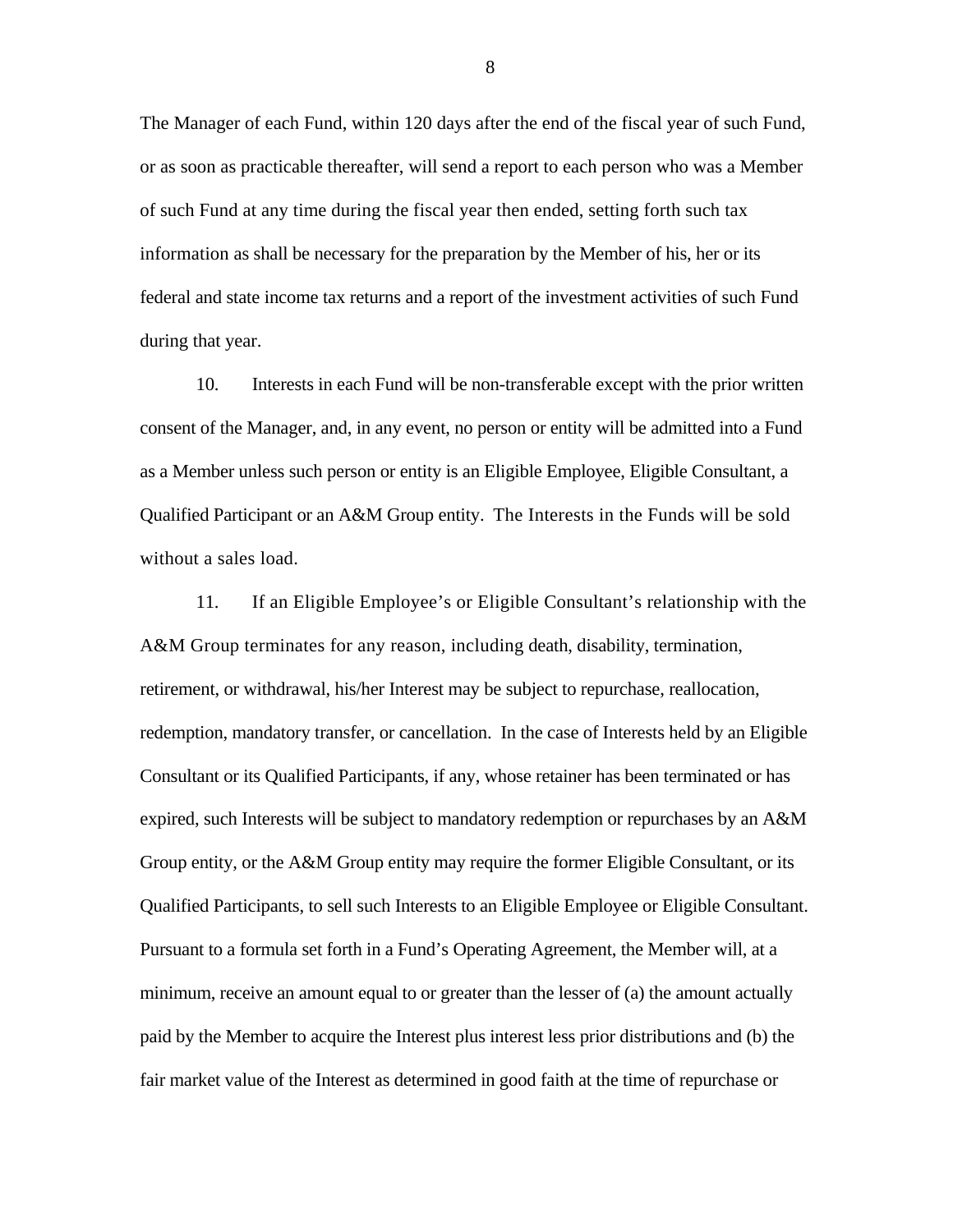cancellation by the Manager. The terms of any such redemption or resale will apply equally to any Qualified Participant of an Eligible Employee or Eligible Consultant.

"Third Party Fund"). Subject to the terms of the applicable Operating Agreement and the 12. It is possible that an investment program may be structured in which a Fund will co-invest in a portfolio investment with an A&M Group entity or an investment fund or separate account, organized primarily for the benefit of investors who are not affiliated with the A&M Group, over which an A&M Group entity exercises investment discretion (a requested order, a Fund will be permitted to enter into transactions involving (a) an A&M Group entity, (b) a Fund investment, (c) any Member or person or entity affiliated with a Member, (d) a Third Party Fund, or (e) any partner or other investor of a Third Party Fund that is not affiliated with the A&M Group ("Third Party Investor").

13. A Fund may borrow from an A&M Group entity. In such case, the Manager or another A&M Group entity may make loans to a Fund, which would bear interest at a rate no less favorable than the rate of interest that could be obtained on an arm's length basis from third party lenders. Any borrowing by a Fund will be nonrecourse to the Members other than the Manager. A Fund will not borrow from any person if the borrowing would cause any person not named in section  $2(a)(13)$  of the Act to own securities of the Fund (other than short-term paper).

14. A Fund will not acquire any security issued by a registered investment company if, immediately after such acquisition, the Fund will own more than 3% of the outstanding voting stock of the registered investment company.

## Applicants' Legal Analysis: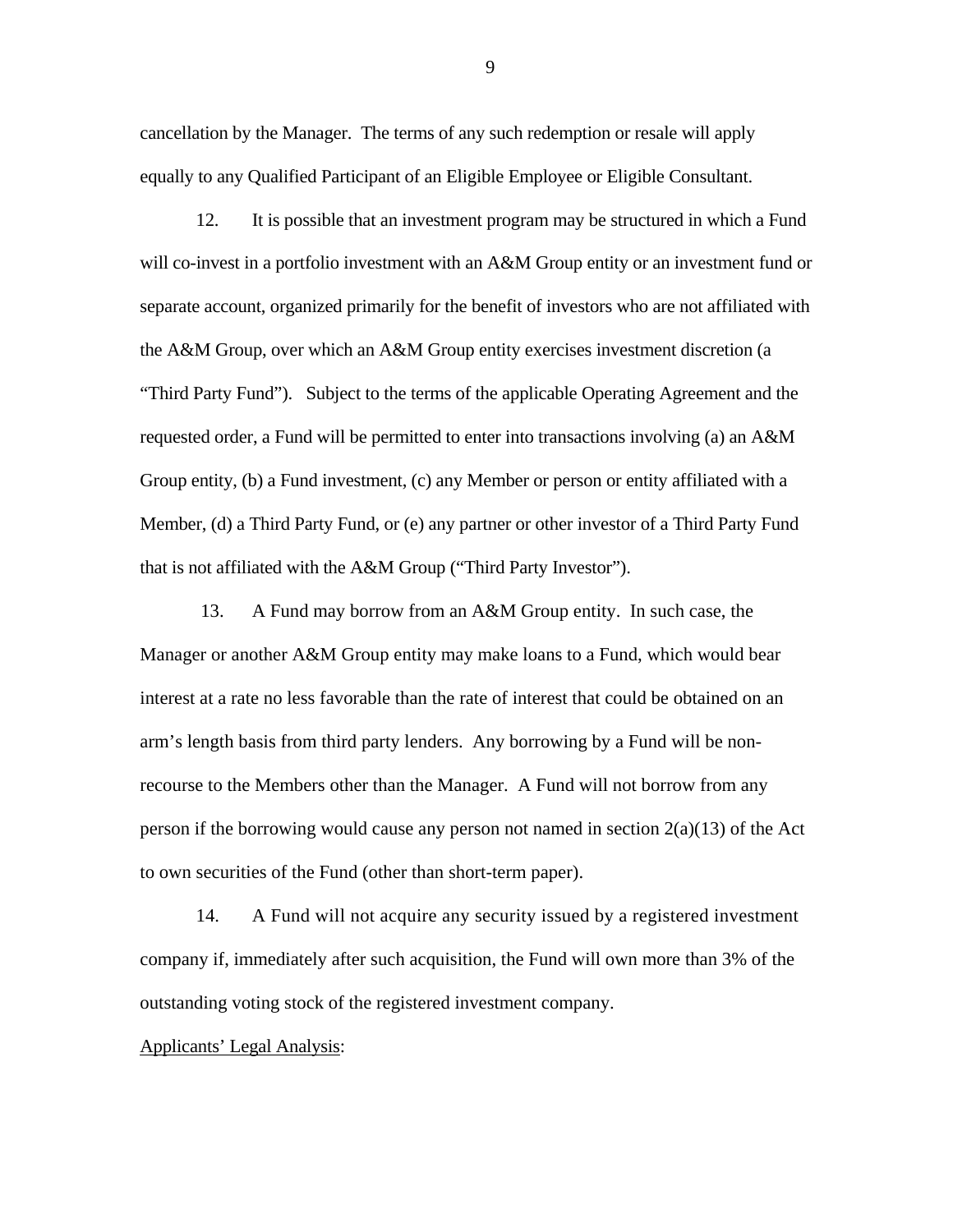1. Section 6(b) of the Act provides, in part, that the Commission will exempt employees' securities companies from the provisions of the Act to the extent that the exemption is consistent with the protection of investors. Section 6(b) provides that the Commission will consider, in determining the provisions of the Act from which the company should be exempt, the company's form of organization and capital structure, the persons owning and controlling its securities, the price of the company's securities and the amount of any sales load, how the company's funds are invested, and the relationship between the company and the issuers of the securities in which it invests. Section  $2(a)(13)$  defines an employees' securities company, in relevant part, as any investment company all of whose securities (other than short-term paper) are beneficially owned (a) by current or former employees, or persons on retainer, of one or more affiliated employers, (b) by immediate family members of such persons, or (c) by such employer or employers together with any of the persons in (a) or (b).

 of the Act, except sections 9, 17, 30, 36 through 53, and the Rules and Regulations. With 2. Section 7 of the Act generally prohibits investment companies that are not registered under section 8 of the Act from selling or redeeming their securities. Section 6(e) of the Act provides that, in connection with any order exempting an investment company from any provision of section 7, certain provisions of the Act, as specified by the Commission, will be applicable to the company and other persons dealing with the company as though the company were registered under the Act. Applicants request an order under sections 6(b) and 6(e) of the Act exempting the Funds from all the provisions respect to sections  $17(a)$ ,  $(d)$ ,  $(f)$ ,  $(g)$ , and  $(i)$  and  $30(a)$ ,  $(b)$ ,  $(e)$ , and  $(h)$  of the Act and the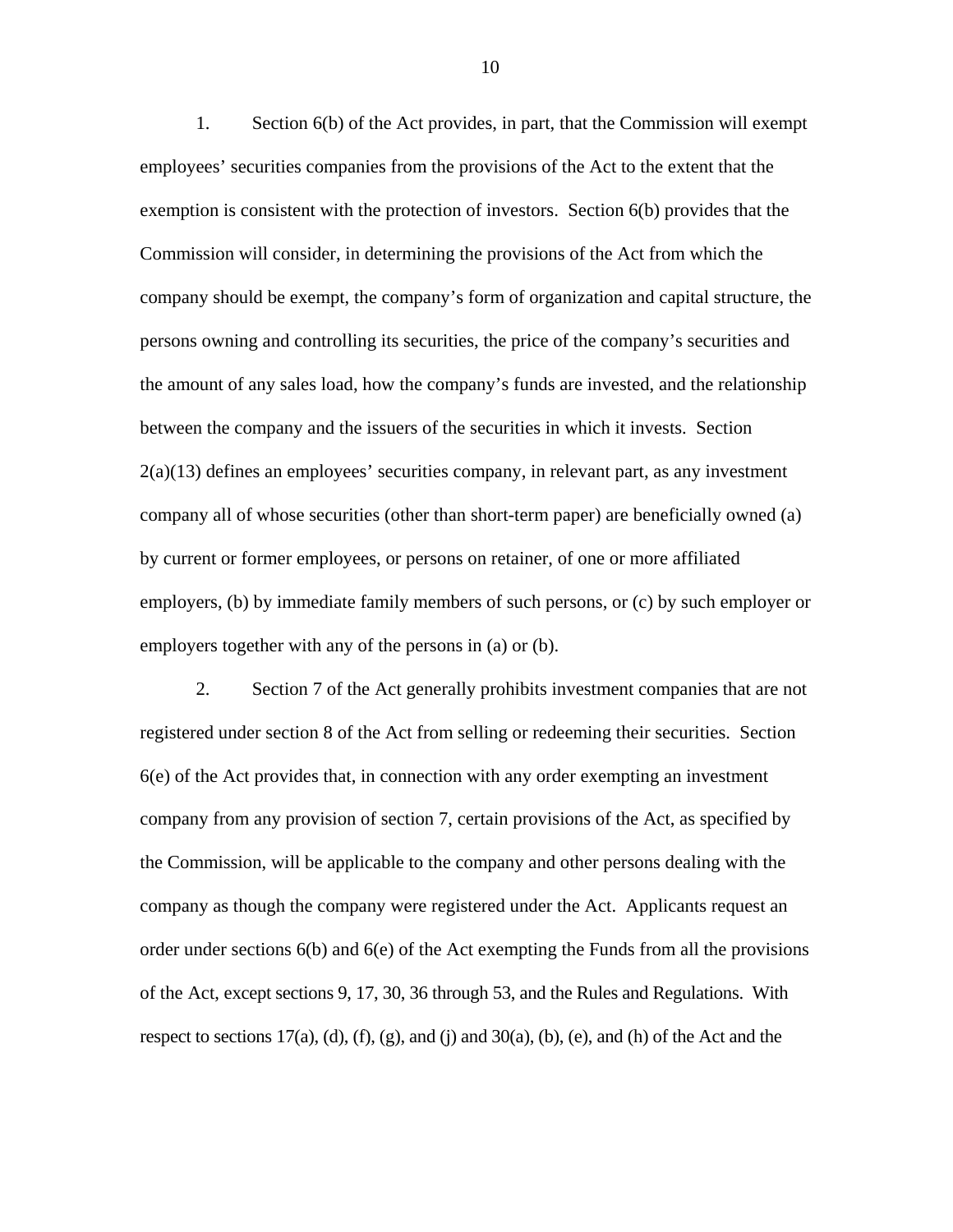Rules and Regulations thereunder, and rule 38a-1 under the Act, the exemption is limited as set forth in the application.

 Members other than the Manager ("Participants"), including borrowing funds from an 3. Section 17(a) generally prohibits any affiliated person of a registered investment company, or any affiliated person of an affiliated person, acting as principal, from knowingly selling or purchasing any security or other property to or from the company. Applicants request an exemption from section 17(a) of the Act to permit an A&M Group entity or a Third Party Fund (or any "affiliated person," as defined in the Act, of any such entity or Third Party Fund), acting as principal, to purchase or sell securities or other property to or from any Fund or any company controlled by such Fund. Applicants state that the relief is requested to permit each Fund the flexibility to deal with its investments in the manner the Manager deems most advantageous to all A&M Group entity, pledging its assets, restructuring its investments, having its investments redeemed, tendering such Fund's securities or negotiating options or implementing exit strategies with respect to its investments. Applicants state the requested exemption is sought to ensure that a Third Party Fund or Third Party Investor will not directly or indirectly become subject to a burden, restriction, or other adverse effect by virtue of a Fund's participation in an investment opportunity.

4. Applicants believe an exemption from section 17(a) is consistent with the policy of each Fund and the protection of investors and necessary to promote the basic purpose of such Fund. Applicants state that the Participants in each Fund will have been fully informed of the possible extent of such Fund's dealings with the A&M Group, and,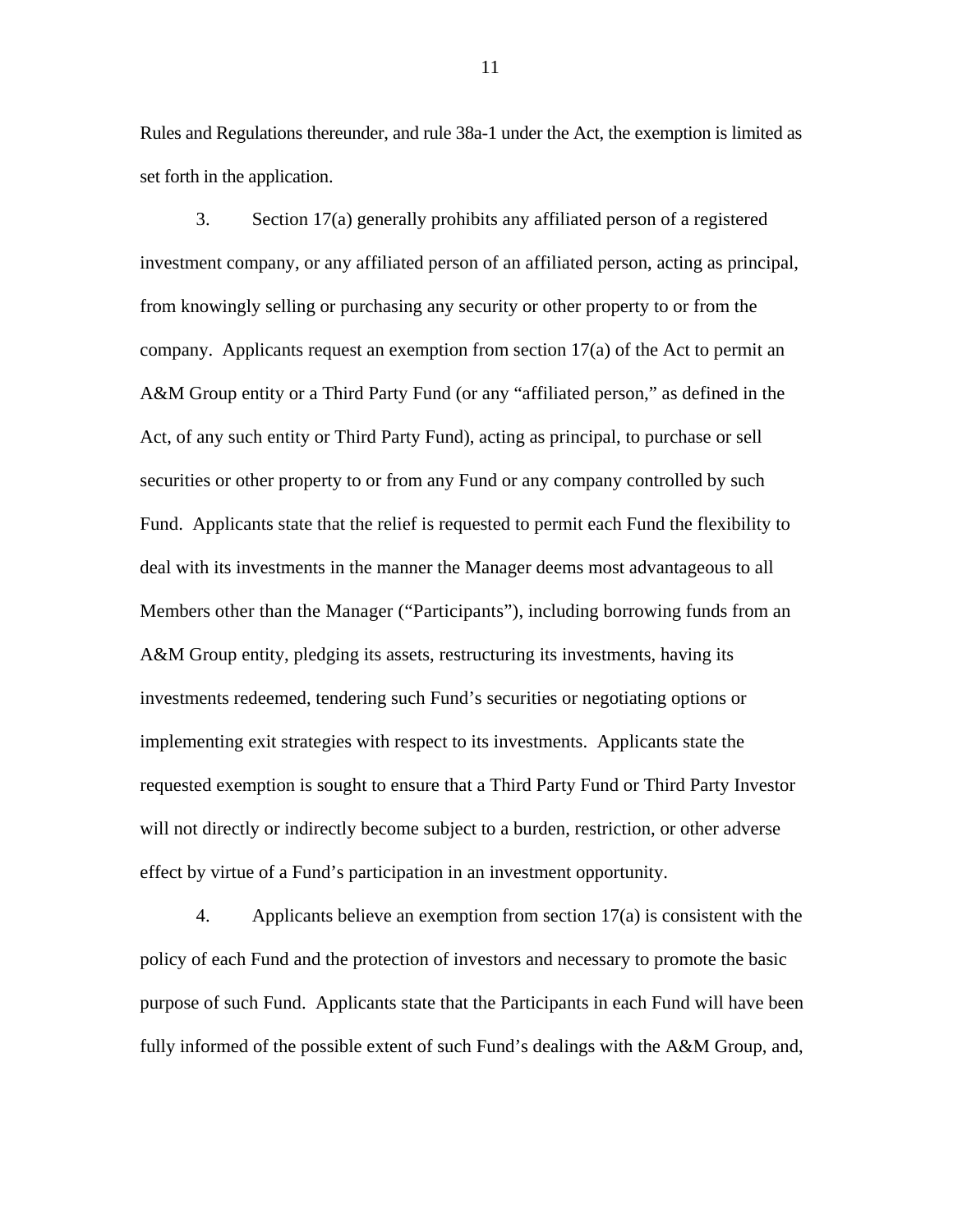risk of abuse. Applicants, on behalf of the Funds, represent that any transactions as experienced professionals in the restructuring, advisory, consulting or investment management businesses, will be able to understand and evaluate the attendant risks. Applicants assert that the community of interest among the Members in each Fund, on the one hand, and the A&M Group, on the other hand, is the best insurance against any otherwise subject to section 17(a) of the Act, for which exemptive relief has not been requested, would require approval of the Commission.

 unless authorized by the Commission. Applicants request relief to permit affiliated persons of each Fund, or affiliated persons of any of these persons, to participate in, or effect any transaction in connection with, any joint enterprise or other joint Fund is a participant. The exemption requested would permit, among other things, co-5. Section 17(d) of the Act and rule 17d-1 under the Act prohibit any affiliated person of a registered investment company, or any affiliated person of such person, acting as principal, from participating in any joint arrangement with the company arrangement or profit-sharing plan in which the Fund or a company controlled by the investments by each Fund and individual Members or other investors or Professionals of the A&M Group making their own individual investment decisions apart from the A&M Group.

6. Applicants assert that compliance with section 17(d) would cause a Fund to forego investment opportunities simply because a Participant in such Fund or other affiliated person of such Fund (or any affiliate of such a person) also had, or contemplated making, a similar investment. Applicants further assert that attractive investment opportunities of the types considered by a Fund often require each participant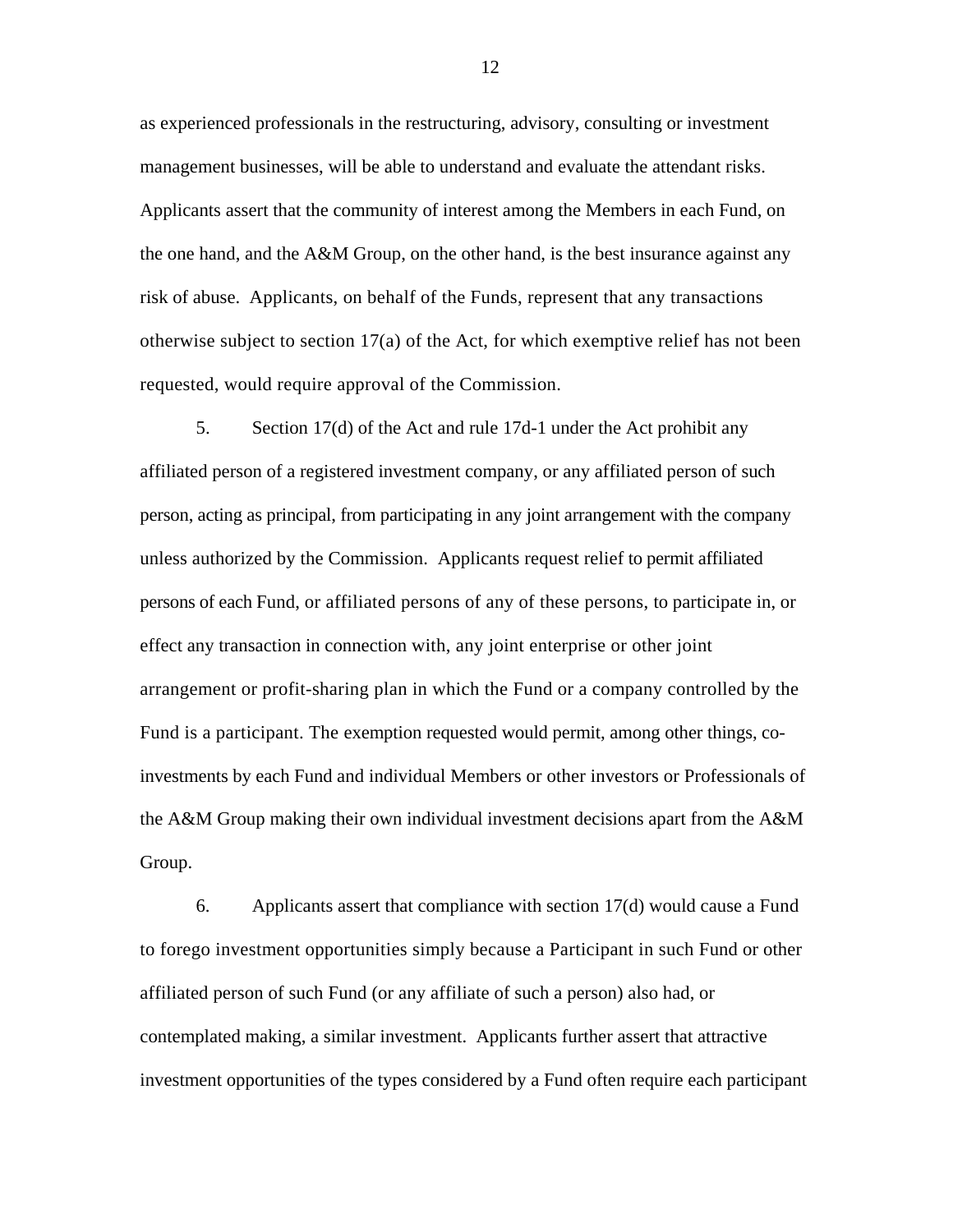in the transaction to make funds available in an amount that may be substantially greater than may be available to such Fund alone. Applicants contend that, as a result, the only way in which a Fund may be able to participate in such opportunities may be to co-invest with other persons, including its affiliates. Applicants assert that the flexibility to structure co-investments and joint investments will not involve abuses of the type section 17(d) and rule 17d-1 were designed to prevent.

 on a side-by-side basis, and that A&M Group investments be subject to substantially the 7. Applicants state that side-by-side investments held by a Third Party Fund, or by an A&M Group entity in a transaction in which the A&M Group investment was made pursuant to a contractual obligation to a Third Party Fund, will not be subject to condition 3 below. Applicants assert that in structuring a Third Party Fund, it is likely that the unaffiliated investors of such fund will require that an A&M Group entity invest its own capital in Third Party Fund investments, either through the Third Party Fund or same terms as those applicable to the Third Party Fund's investments. Applicants state that it is important that the interests of the Third Party Fund take priority over the interests of the Funds, and that the activities of the Third Party Fund not be burdened or otherwise affected by activities of the Funds. Applicants also state that the relationship of a Fund to a Third Party Fund is fundamentally different from a Fund's relationship to the A&M Group. Applicants contend that the focus of, and the rationale for, the protections contained in the application are to protect the Funds from any overreaching by the A&M Group in the employer/employee context, whereas the same concerns are not present with respect to the Funds vis-à-vis the investors of a Third Party Fund.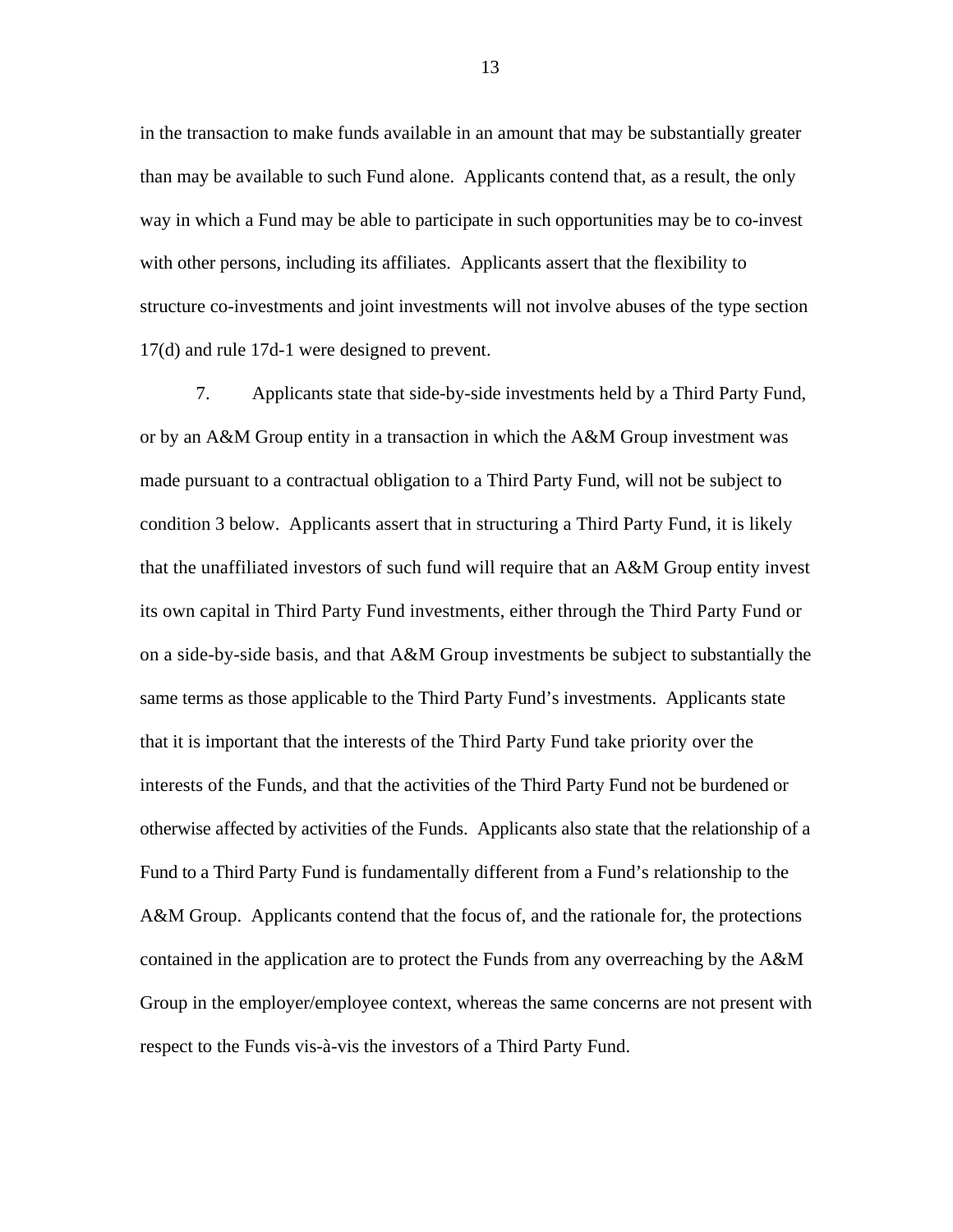rule 17f-2 to permit the following exceptions from the requirements of rule 17f-2: (a) a purposes of paragraph (b) of the rule; (b) for purposes of paragraph (d) of the rule, (i) officers or managers of the Manager of a Fund will be deemed to be officers of the Fund, and (iii) the Manager of a Fund, its board of directors or managers, or a committee of A&M Group Professionals to whom the Manager may delegate its functions will be procedure under paragraph (f) of the rule, verification will be effected quarterly by two sophistication and experience in business matters to perform such examination. Applicants expect that many of the Funds' investments will be evidenced only by Applicants expect that many of the Funds' investments will be evidenced only by 8. Section 17(f) of the Act designates the entities that may act as investment company custodians, and rule 17f-2 under the Act specifies requirements that must be satisfied for a registered management investment company to act as custodian of its own investments. Applicants request an exemption from section 17(f) of the Act and Fund's investments may be kept in the locked files of an A&M Group entity for employees of the A&M Group will be deemed to be employees of the Funds, (ii) partners, deemed to be the board of directors of such Fund; and (c) in place of the verification employees of the A&M Group, each of whom shall have sufficient knowledge, partnership agreements, participation agreements or similar documents, rather than by negotiable certificates that could be misappropriated. Applicants believe that these instruments are most suitably kept in the files of an A&M Group entity, where they can be referred to as necessary. Applicants will comply with all other provisions of rule 17f-2.

9. Section 17(g) of the Act and rule 17g-1 under the Act generally require the bonding of officers and employees of a registered investment company who have access to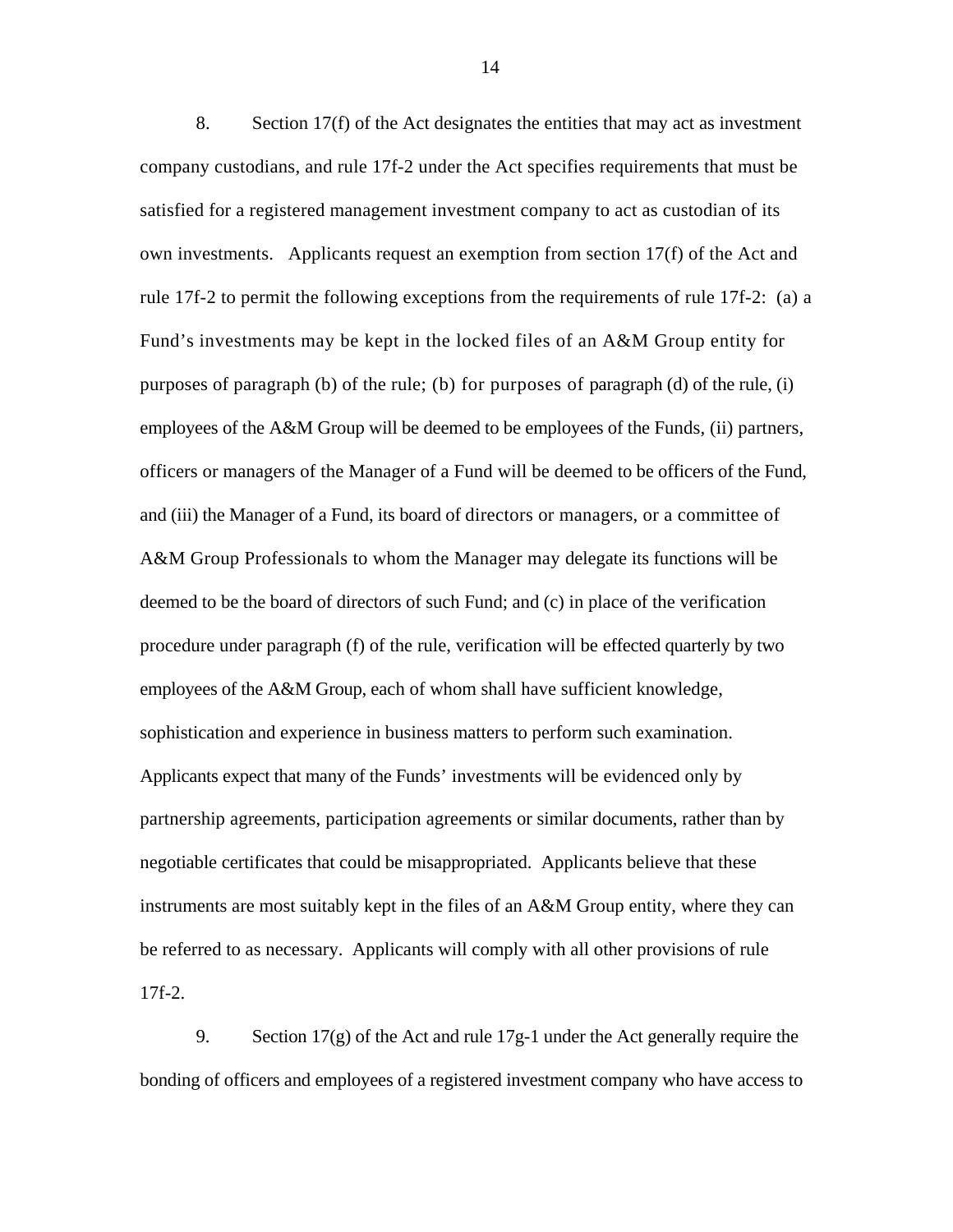its securities or funds. Rule 17g-1 requires that a majority of directors who are not interested persons take certain actions and give certain approvals relating to fidelity bonding. The rule also requires that the board of directors of an investment company relying on the rule satisfy the fund governance standards, as defined in rule  $0-1(a)(7)$ . Applicants request relief to permit the Manager's board of managers or directors, who may be deemed interested persons, to take actions and determinations as set forth in the rule. Applicants state that, because all the members of the board of directors or managers of the Manager of each Fund will be interested persons of the Fund, the Fund could not comply with rule 17g-1 without the requested relief. Applicants state that each Fund will comply with rule  $17g-1$  by having a majority of the members of the board of managers or directors of the Manager take such actions and make approvals as are set forth in rule 17g-1. Applicants also request an exemption from the requirements of rule  $17g$ - $l(g)$  and (h) relating to the filing of copies of fidelity bonds and related information with the Commission and the provision of notices to the board of directors and an exemption from the requirements of rule  $17g-1(j)(3)$  relating to compliance with the fund governance standards. Applicants state that the fidelity bond of the Funds will cover employees of the A&M Group who have access to the securities or funds of the Funds and that the Funds will comply with all other requirements of rule 17g-1.

10. Section 17(j) of the Act and paragraph (b) of rule 17j-1 under the Act make it unlawful for certain enumerated persons to engage in fraudulent or deceptive practices in connection with the purchase or sale of a security held or to be acquired by a registered investment company. Rule 17j-1 also requires that every registered investment company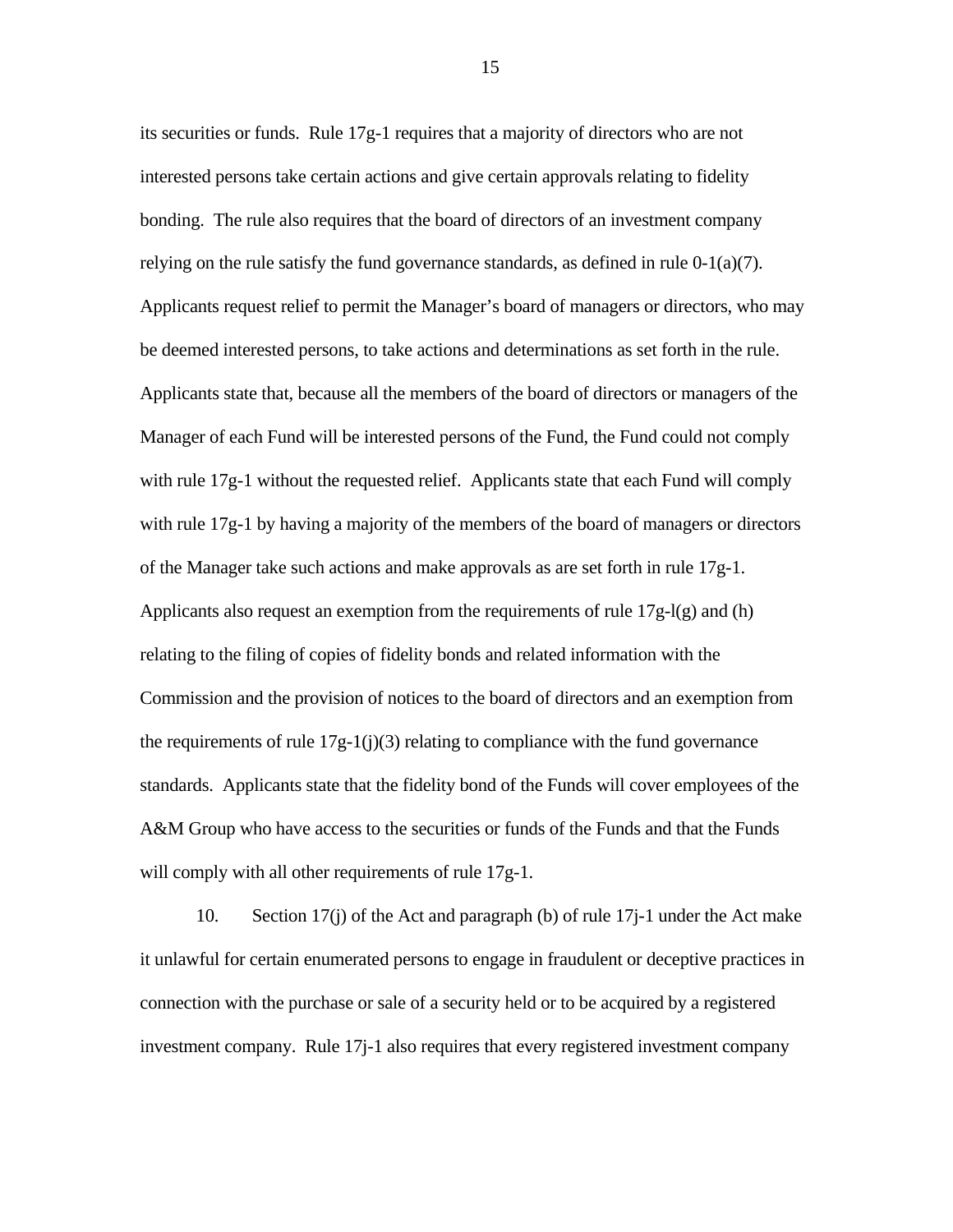adopt a written code of ethics and that every access person of a registered investment company report personal securities transactions. Applicants request an exemption from the provisions of rule 17j-1, except for the anti-fraud provisions of paragraph (b), because they are burdensome and unnecessary as applied to the Funds.

11. Applicants request an exemption from the requirements in sections 30(a), 30(b), and 30(e) of the Act, and the rules under those sections, that registered investment companies prepare and file with the Commission and mail to their shareholders certain periodic reports and financial statements. Applicants contend that the forms prescribed by the Commission for periodic reports have little relevance to a Fund and would entail administrative and legal costs that outweigh any benefit to the Participants in such Fund. Applicants request relief to the extent necessary to permit each Fund to report annually to its Participants. Applicants also request relief from the requirements of section 30(h), to the extent necessary to exempt the Manager of each Fund, members of the Manager, or any board of managers or directors or committee of A&M Group Professionals to whom the Manager may delegate its functions, and any other persons who may be subject to section 30(h), from filing Forms 3, 4 and 5 under Section 16 of the Exchange Act with respect to their ownership of Interests in such Fund. Applicants believe that, because there will be no trading market and the transfers of Interests will be severely restricted, these filings are unnecessary for the protection of investors and burdensome to those required to make them.

12. Rule 38a-1 requires investment companies to adopt, implement and periodically review written policies reasonably designed to prevent violation of the federal securities laws and to appoint a chief compliance officer. Applicants state that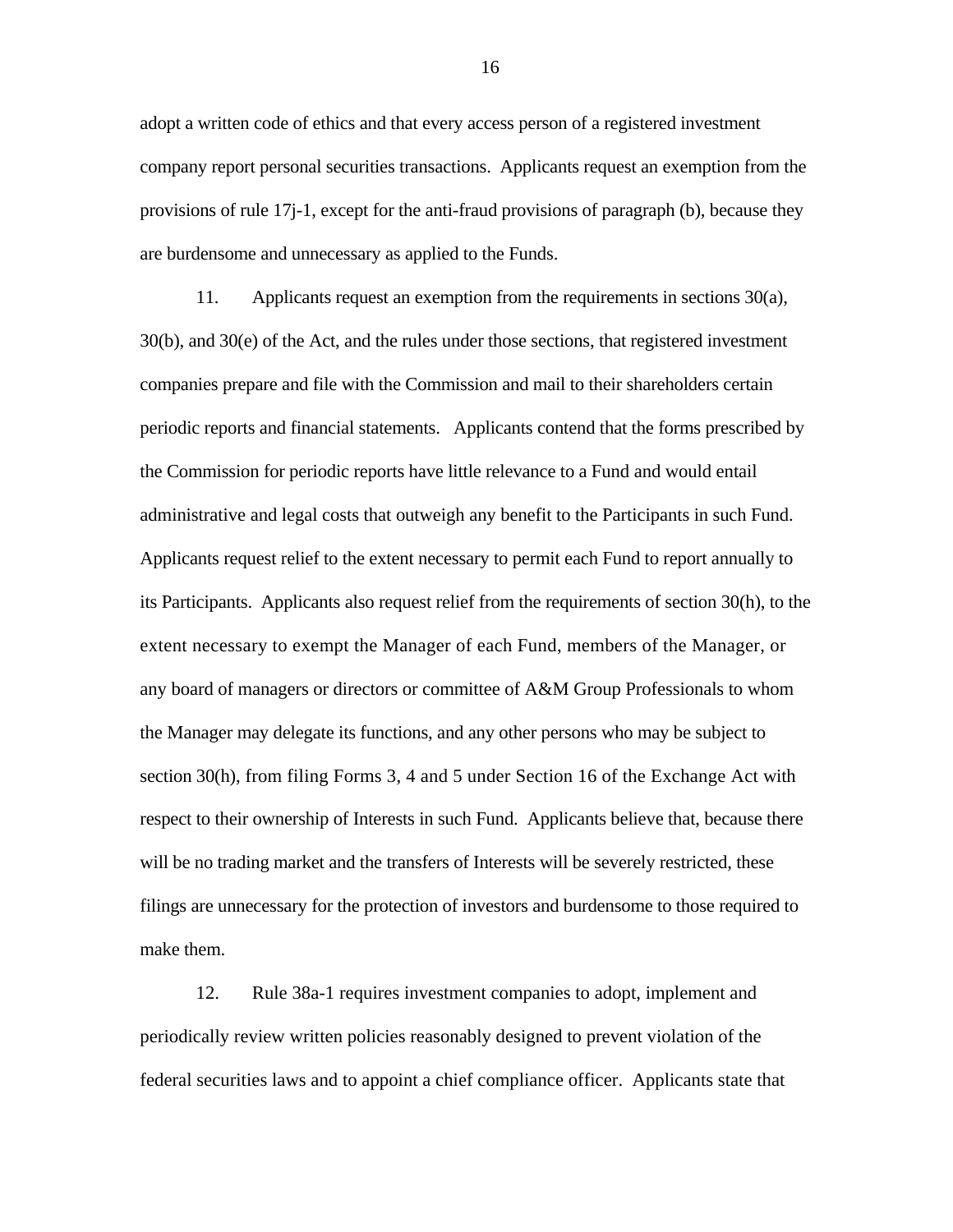each Fund will comply with rule 38a-1(a), (c) and (d), except that (a) since the Fund does not have a board of directors, the governing body of the Manager with respect to the Fund will fulfill the responsibilities assigned to the Fund's board of directors under the rule, (b) since the governing body of the Manager with respect to the Fund does not have any disinterested members, approval by a majority of the disinterested board members required by rule 38a-1 will not be obtained, and (c) since the governing body of the Manager does not have any disinterested members, the Funds will comply with the requirement in rule  $38a-1(a)(4)(iv)$  that the chief compliance officer meet with the independent directors by having the chief compliance officer meet with the governing body of the Manager as constituted.

## Applicants' Conditions:

Applicants agree that any order granting the requested relief will be subject to the following conditions:

1. Each proposed transaction otherwise prohibited by section 17(a) or section 17(d) and rule 17d-1 to which a Fund is a party (the "Section 17 Transactions") will be effected only if the Manager determines that:

> (a) the terms of the Section 17 Transaction, including the consideration to be paid or received, are fair and reasonable to the Members of such Fund and do not involve overreaching of such Fund or its Members on the part of any person concerned, and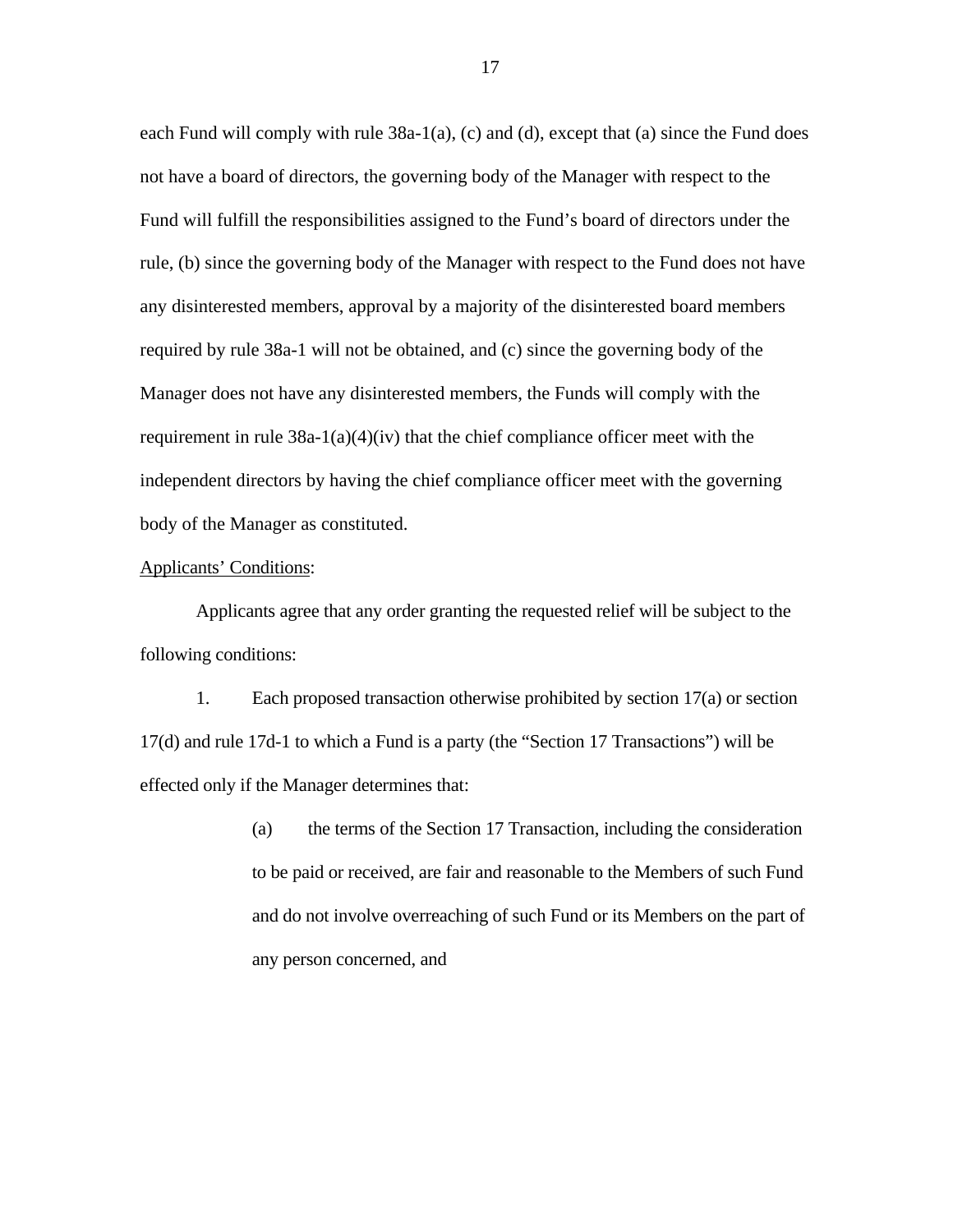(b) the Section 17 Transaction is consistent with the interests of the Members of such Fund, such Fund's organizational documents and such Fund's reports to its Members.

In addition, the Manager of each Fund will record and preserve a description of all Section 17 Transactions, the Manager's findings, the information or materials upon which the findings are based and the basis for the findings. All records will be maintained for the life of such Fund and for at least six years thereafter, and will be subject to examination by the Commission and its staff. Each Fund will preserve the accounts, books and other documents required to be maintained in an easily accessible place for the first two years.

2. The Manager of each Fund will adopt, and periodically review and update, procedures designed to ensure that reasonable inquiry is made, prior to the consummation of any Section 17 Transaction, with respect to the possible involvement in the transaction of any affiliated person or promoter of or principal underwriter for such Fund, or any affiliated person of such a person, promoter or principal underwriter.

3. The Manager of each Fund will not invest the funds of such Fund in any investment in which a "Co-Investor" (as defined below) has acquired or proposes to acquire the same class of securities of the same issuer and where the investment transaction involves a joint enterprise or other joint arrangement within the meaning of rule 17d-1 in which such Fund and the Co-Investor are participants, unless any such Co-Investor, prior to disposing of all or part of its investment, (a) gives such Manager sufficient, but not less than one day's, notice of its intent to dispose of its investment, and (b) refrains from disposing of its investment unless such Fund has the opportunity to dispose of such Fund's investment prior to or concurrently with, on the same terms as, and pro rata with, the Co-Investor. The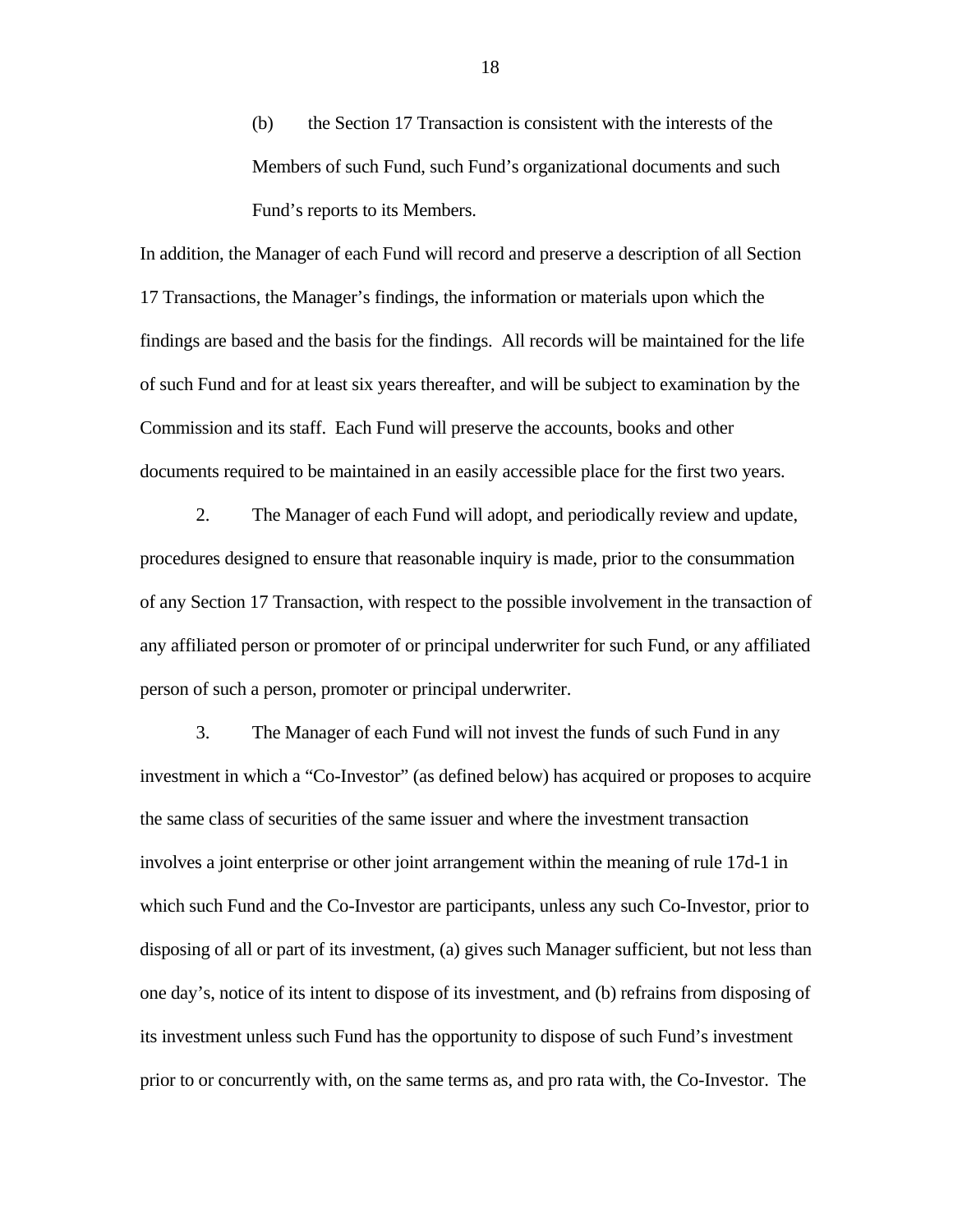term "Co-Investor" with respect to any Fund means any person, other than a Third Party Fund or an A&M Group entity in a transaction in which the A&M Group investment was made pursuant to a contractual obligation to a Third Party Fund, who is: (a) an "affiliated person" (as such term is defined in section  $2(a)(3)$  of the Act) of such Fund; (b) an A&M Group entity; (c) an Eligible Employee; or (d) an entity in which an A&M Group entity acts as a manager or has a similar capacity to control the sale or disposition of the entity's securities. The restrictions contained in this condition shall not be deemed to limit or prevent the disposition of an investment by a Co-Investor: (a) to its direct or indirect wholly-owned subsidiary, to any company (a "parent") of which such Co-Investor is a direct or indirect wholly-owned subsidiary, or to a direct or indirect wholly-owned subsidiary of its parent; (b) to immediate family members of such Co-Investor or a trust or other investment vehicle established for any such immediate family member; or (c) when the investment is comprised of securities that are (i) listed on any exchange registered under section 6 of the Exchange Act; (ii) NMS stocks pursuant to section  $11A(a)(2)$  of the Exchange Act and rule 600(b) of Regulation NMS thereunder; (iii) government securities as defined in section  $2(a)(16)$  of the Act or other securities that meet the definition of "Eligible Security" in rule 2a-7 under the Act; or (iv) listed on or traded on any foreign securities exchange or board of trade that satisfies regulatory requirements under the law of the jurisdiction in which such foreign securities exchange or board of trade is organized similar to those that apply to a national securities exchange or a national market system for securities.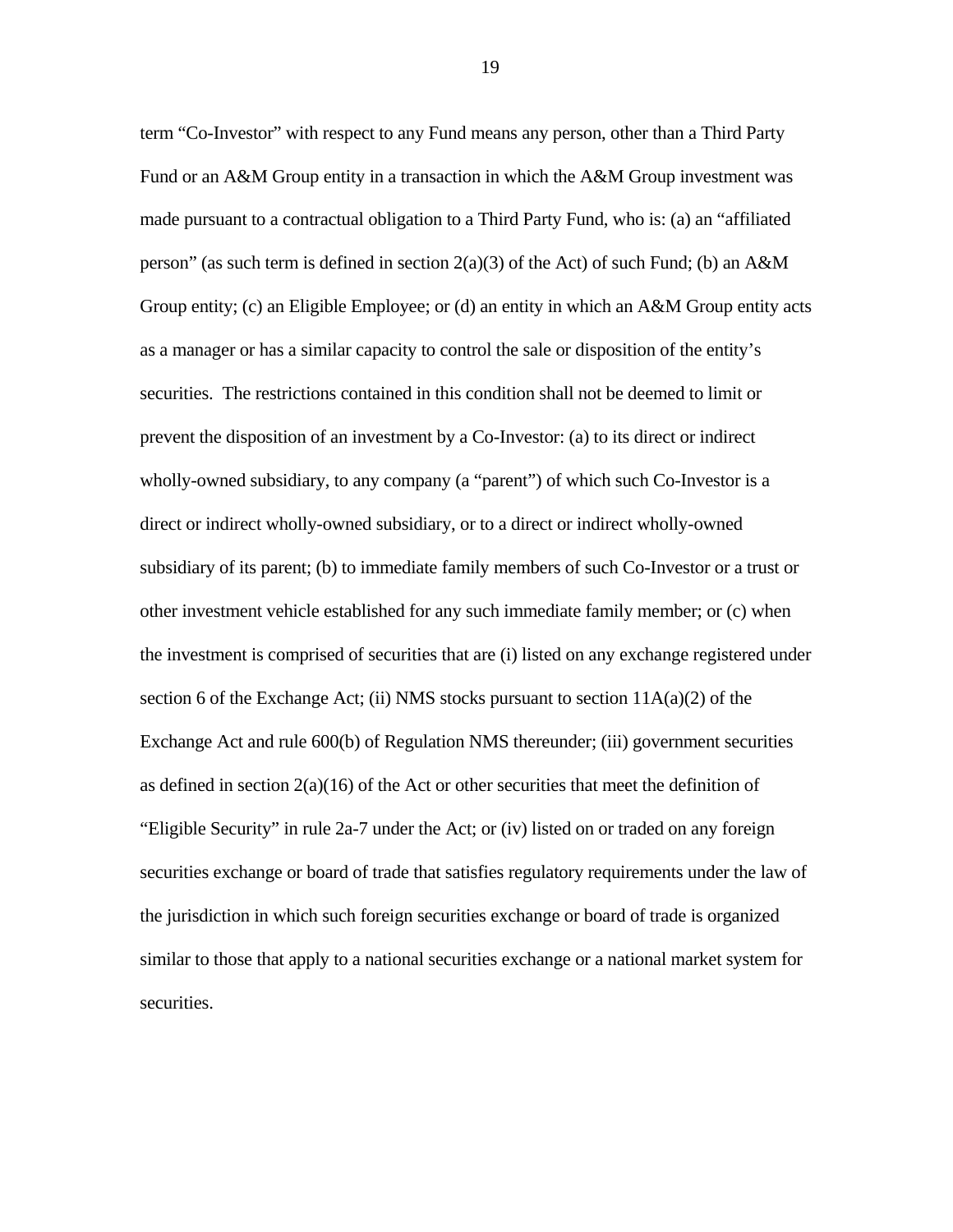4. Each Fund will maintain and preserve, for the life of the Fund and for at least six years thereafter, the accounts, books, and other documents as constitute the record forming the basis for the audited financial statements and annual reports to be provided to the Participants in such Fund, and agree that all such records will be subject to examination by the Commission and its staff. Each Fund will preserve the accounts, books and other documents required to be maintained in an easily accessible place for the first two years.

5. The Manager of each Fund will send to each Participant in such Fund who had an interest in such Fund, at any time during the fiscal year then ended, Fund financial statements audited by such Fund's independent accountants. At the end of each fiscal year, the Manager will make a valuation or have a valuation made of all of the assets of the Fund as of such fiscal year end in a manner consistent with customary practice with respect to the valuation of assets of the kind held by the Fund. In addition, within 120 days after the end of each fiscal year of each Fund, or as soon as practicable after the end of each fiscal year of each Fund, the Manager of such Fund will send a report to each person who was a Participant in such Fund at any time during the fiscal year then ended, setting forth such tax information as shall be necessary for the preparation by the Participant of that Participant's federal and state income tax returns, and a report of the investment activities of the Fund during that fiscal year.

6. If a Fund makes purchases or sales from or to an entity affiliated with the Fund by reason of a Professional of the A&M Group (a) serving as an officer, director, general partner, manager or investment adviser of the entity, or (b) having a 5% or more investment in the entity, such individual will not participate in the Fund's determination of whether or not to effect the purchase or sale.